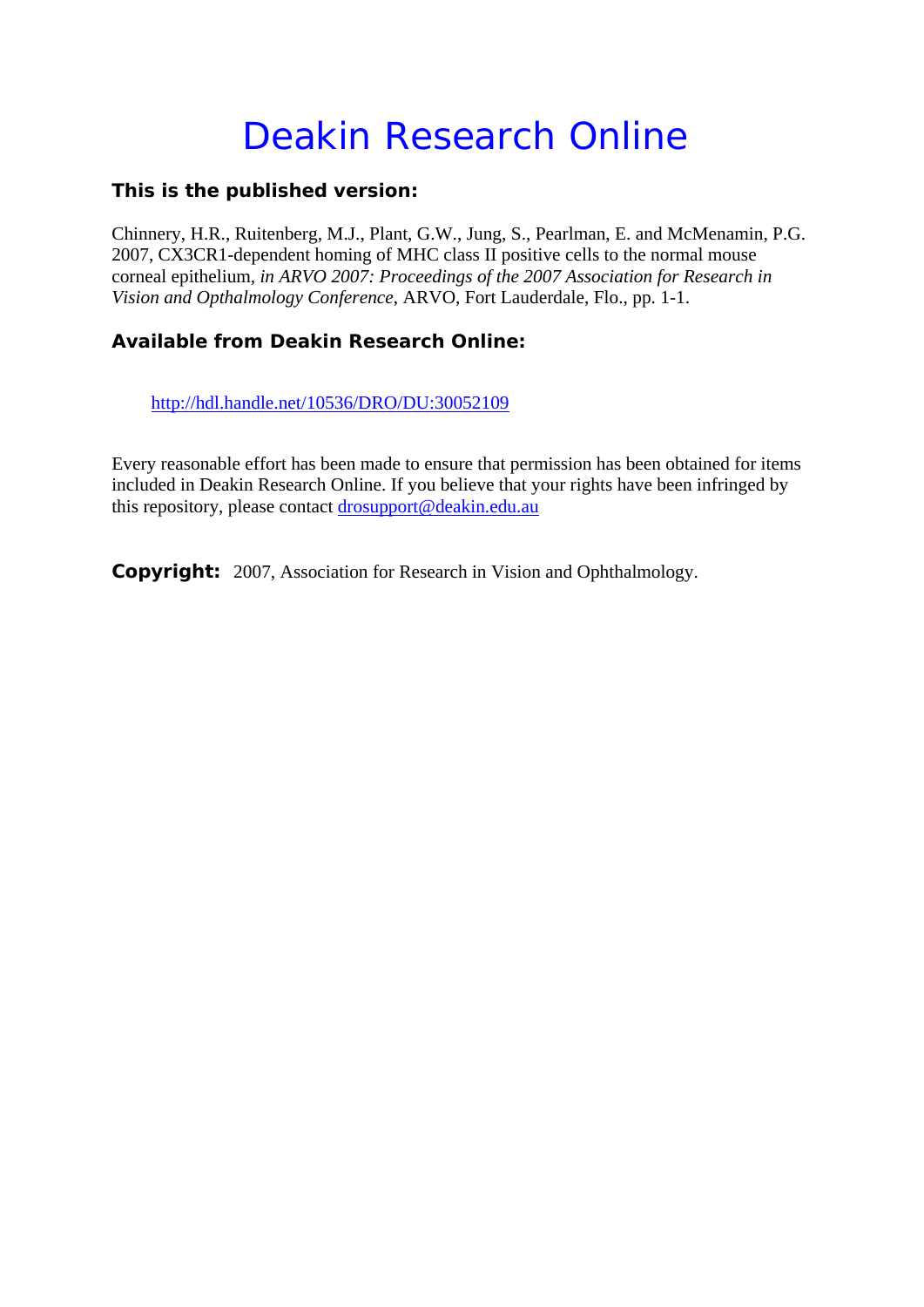

**Commerical Relationships: H.R. Chinnery**, None; **M.J. Ruitenberg**, None; **G.W. Plant**, None; **S. Jung**, None; **E. Pearlman**, None; **P.G. McMenamin**, None.

**Support:** NHMRC Grants 353617 and 9935975, UWA small grant, NIH Grant EY14362 and Neurotrauma Research Program.

## **Abstract**

**Purpose:**The cornea was traditionally thought to be devoid of resident immune cells. Recent investigations however have confirmed that there are in fact populations of macrophages and dendritic cells (DCs) in the stroma and epithelium of the cornea, although the precise phenotype and distribution are still controversial.  $CX<sub>3</sub>CR1$ , the sole receptor for the chemokine fractalkine, is expressed by these monocyte-derived cells. We have utilized transgenic  $CX_3CR1^{GFP}$  mice, in which either one (heterozygous) or both (homozygous) copies of the  $CX_3CR1$  gene were replaced by green fluorescent protein (eGFP), to characterise monocytederived cells in the mouse cornea.

**Methods:**Wholemount corneas from naïve 6-12 week old mice were immunostained with leukocyte antibodies MHC class II, CD169, CD11b and CD68 and analysed using epifluorescence and confocal microscopy. MHC class II<sup>+</sup> cells were counted in the corneal epithelium of wild-type,  $CX_3CR1^{+/GFP}$ heterozygous and  $CX<sub>3</sub>CR1<sup>GFP/GFP</sup>$  homozygous mice.

**Results:** We found a significant reduction in the number of MHC class  $II^+$  cells (putative DCs) in the corneal epithelium of  $CX_3CR1$ -deficient mice (p<0.009) compared to wild-type mice. Throughout the thickness of the corneal stroma, immunostaining revealed GFP+ cells that were double positive for either CD169, CD68, CD11b or MHC class II indicating a macrophage phenotype, in both heterozygous and